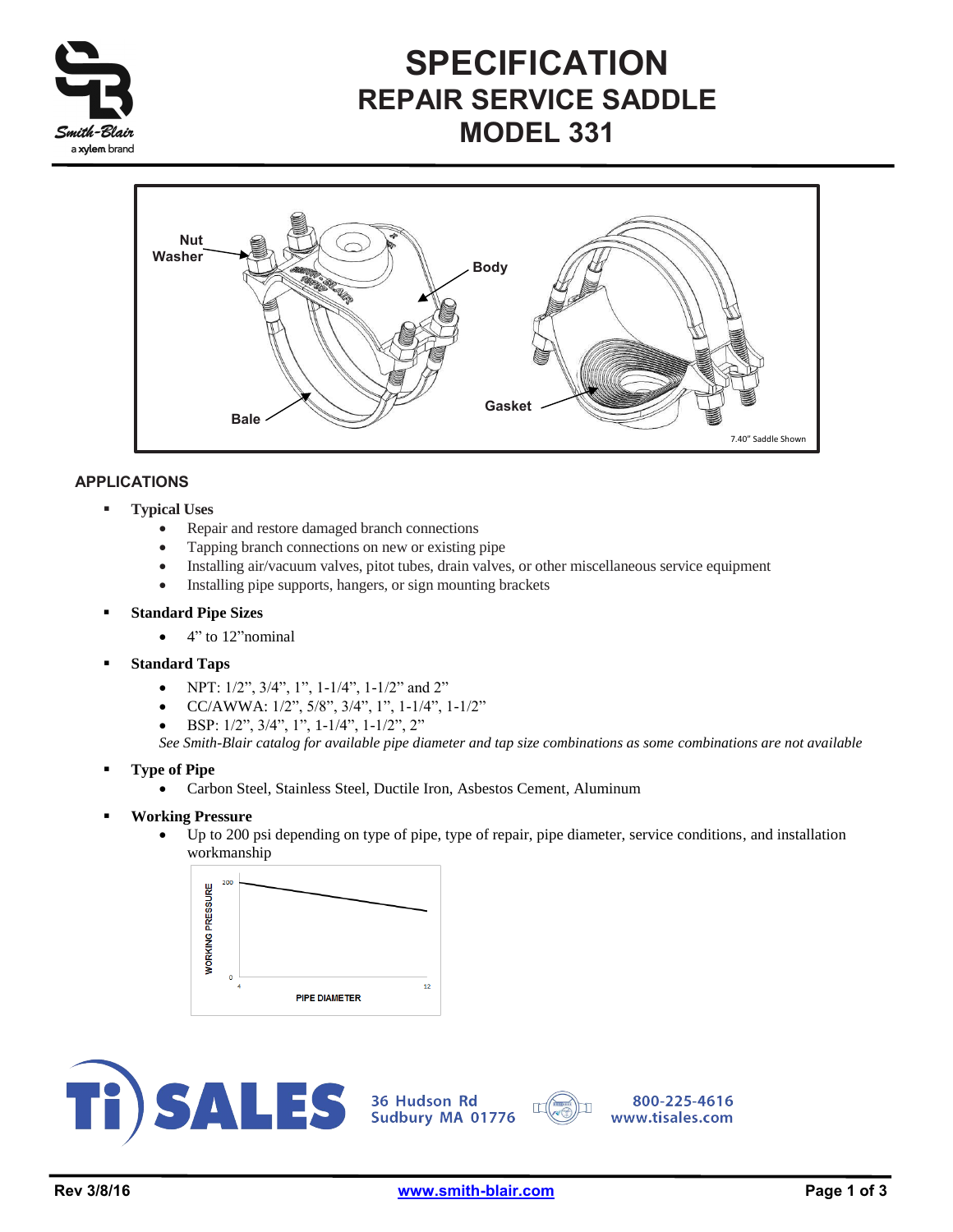

# **SPECIFICATION REPAIR SERVICE SADDLE MODEL 331**

### **MATERIALS**

- **Body**
	- Cast using Ductile Iron 65-45-12 per ASTM A536
	- Flexi-Coat<sup>®</sup> fusion bonded epoxy finish which meets application methods AWWA C213
	- Closed ear holds nut and bale in place allowing the assembly to hinge for ease of installation around pipe
	- Open ear provides easy slip on installation and removal of nuts are not required preventing lost hardware
	- Canted ears for maximum tangential tightening of bale
	- Wraparound design provides maximum pipe support , reinforcement, and sealing pressure
	- Wide skirt design provides excellent stability on the pipe
- **Bale**
	- HSLA Carbon Steel per AWWA C111/A21.11
	- Fe/Zn coated per ASTM F1941-10
	- 5/8"-11UNC
- **Gasket**
	- Nitrile (Buna-N) per ASTM D2000
	- Gasket Thickness: 0.25"
	- NSF/ANSI 61 and 372 certified
	- Compounded to resist water, oil, natural gas, acids, alkalies, most (aliphatic) hydrocarbon fluids, and many other chemicals
	- Temperature range:  $-20^{\circ}$ F to  $+180^{\circ}$ F
	- Standard 6.25" diameter gasket has concentric-ribbed pattern to better conform to pipe surface irregularities to ensure positive, dependable, seal of damaged areas up to 4.25" in diameter
- **Nuts**
	- Carbon Steel per ASTM A307
	- Fe/Zn coated per ASTM F1941-10
	- 5/8"-11UNC Heavy Hex Semi-Finished
- **Washer**
	- Carbon Steel per ASTM A108
	- Fe/Zn coated per ASTM F1941-10
	- 5/8" Type A Plain

#### **LISTINGS**

- Certified to NSF/ANSI 61-G & 372
- **Meets applicable AWWA C800 standards**

### **OPTIONS**

- Type 304 Stainless Steel bale with fluoropolymer coated 304 Stainless Steel nuts to prevent galling
- Anode connector

## **NOTES**

- These product specifications were correct at the time of publication and are subject to change without notice
- Flexi-Coat<sup>®</sup> is a registered trademark of Smith-Blair Inc.
- See the Smith-Blair® web site for part numbers and ordering information
- See the Smith-Blair® web site for warranty information
- See the Smith-Blair® web site for corrosion warnings

#### **30 Globe Ave, Texarkana, AR 71854 Ph: 870-773-5127 • Fax: 870-773-5212 Toll-Free Numbers: Ph: 800-643-9705 • Fax: 800-648-6792**